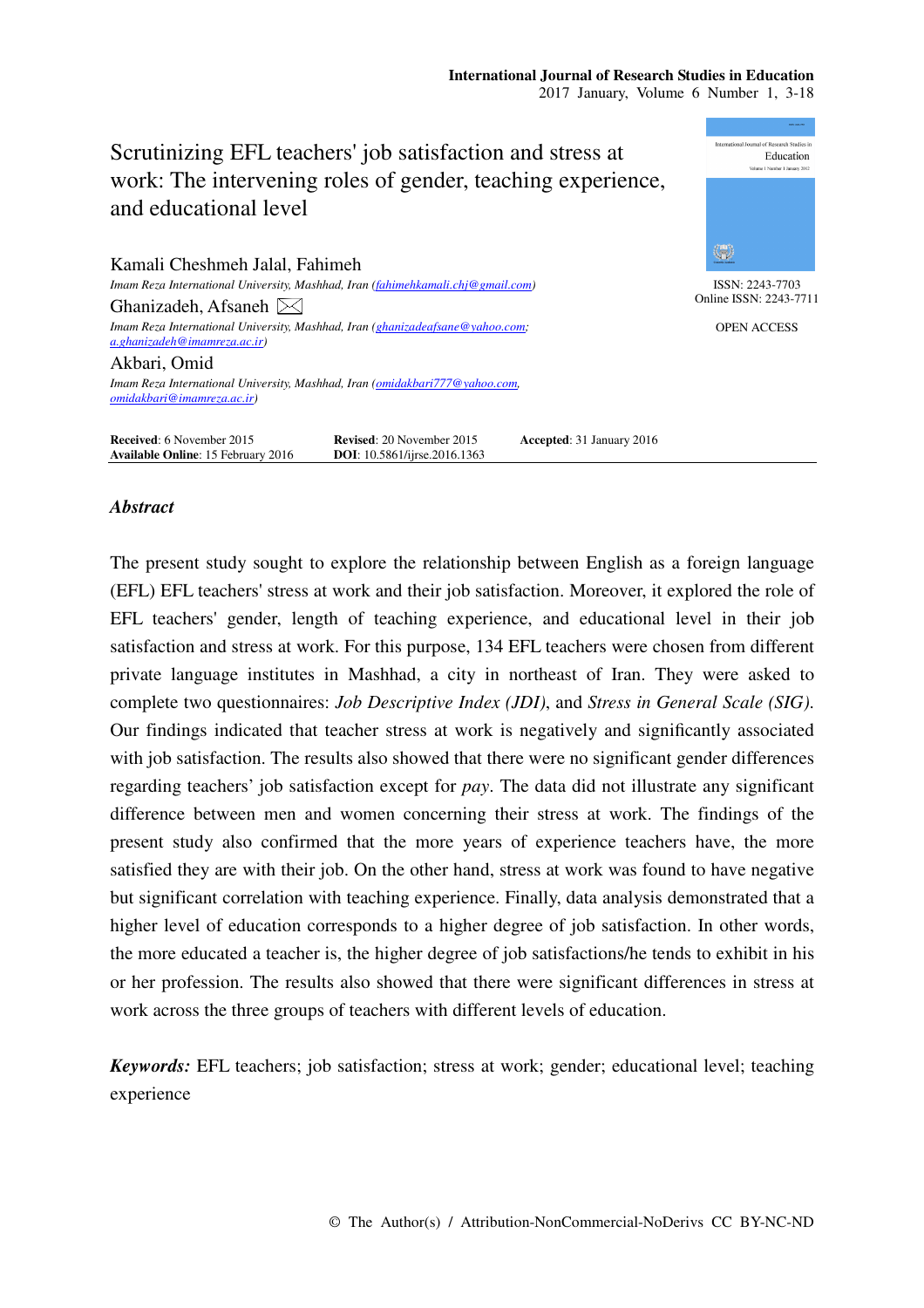## **Scrutinizing EFL teachers' job satisfaction and stress at work: The intervening roles of gender, teaching experience, and educational level**

## **1. Introduction**

#### *1.1 Job Satisfaction*

Attitudes that employees have about their occupations are called work attitudes. Work is a comprehensive conception which has several features or aspects. An employee may have various attitudes towards the different facets of his/her work. One of the variables of the overall efficiency of work performed is "satisfaction". In recent years, employee satisfaction has taken central status particularly in the corporate domain as it has been recognized that organizations cannot reach competitive levels of quality; either at a product level or an after-sales service level if their workforce do not feel satisfied or do not identify with the company (Garcia-Bernal, Gargallo-Castel, Marzo-Navarro & Rivera-Torres, 2005). Fitzgerald, Johnston, Brignall, Silverstro, and Voss (1994) as well as Crossman and Abou-Zaki (2003) recognized the significant role played by the employee job satisfaction in the productivity of organizations. They contended that job satisfaction is one of the standards for establishing the health of the organization as rendering effective services. Organizations insistently desire job satisfaction from their workers (Oshagbemi, 2003). Due to the significant role of human resource in organization performance, they attempt to keep employees satisfied and content. Satisfied workers would produce better performance in ideal time which leads to increased incomes. When employees are satisfied with their job, they would be more inventive and creative and offer advances that permit the organization to develop positively over time with changes in economic situations. Farrell and Stamm (1988) concluded that high employee satisfaction will lower the occurrence of the absenteeism, accident, and employee anxiety, enhance employee satisfaction with life and expand efficiency and benefits.

Several studies have confirmed the important role that job satisfaction plays in an employee's health and well-being (e.g., Kornhauser, 1965; Gardell, 1971; Caplan et al., 1980; Keon & McDonald, 1982). A study conducted by Caplan et al. (1975) investigating the relationship between job satisfaction and employee's health showed significant negative correlation between job satisfaction and some psychoneurotic syndromes such as boredom, depression and anxiety. Another almost analogous survey carried out by Khaleque (1981) demonstrated that dissatisfied employees suffer from greater degree of stress and strain as compared to the satisfied employees.

#### *1.2 Stress at Work*

After the revolutionary work on psychological stress by Selye in 1950s, the term stress was broadly used in the social science (Selye, 1956). The study of stress emanates from early work by Selye (1946, p. 55), who conceptualized stress as "the non-specific response of the body to any demand made upon it to adapt". Although stress at work is a well-known concept and has also obtained huge research attention, it nonetheless, remains very difficult to explain. Stress must be understood as that unavoidable aspect of our daily work life and even the individual's domestic situations. Lazarus and Folkman (1984) defined stress as a disruption of the equilibrium of the cognitive-emotional-environmental system by external factors. Stress is considered as a complicated process that includes three major constituents: a) sources of stress that are encountered in workplace, b) perception and evaluation of a particular stressor by an employee, and c) the emotional reactions that are induced when a stressor is regarded as threatening (Lazarus, 1991; Spielberger, Vagg, & Wasala, 2003).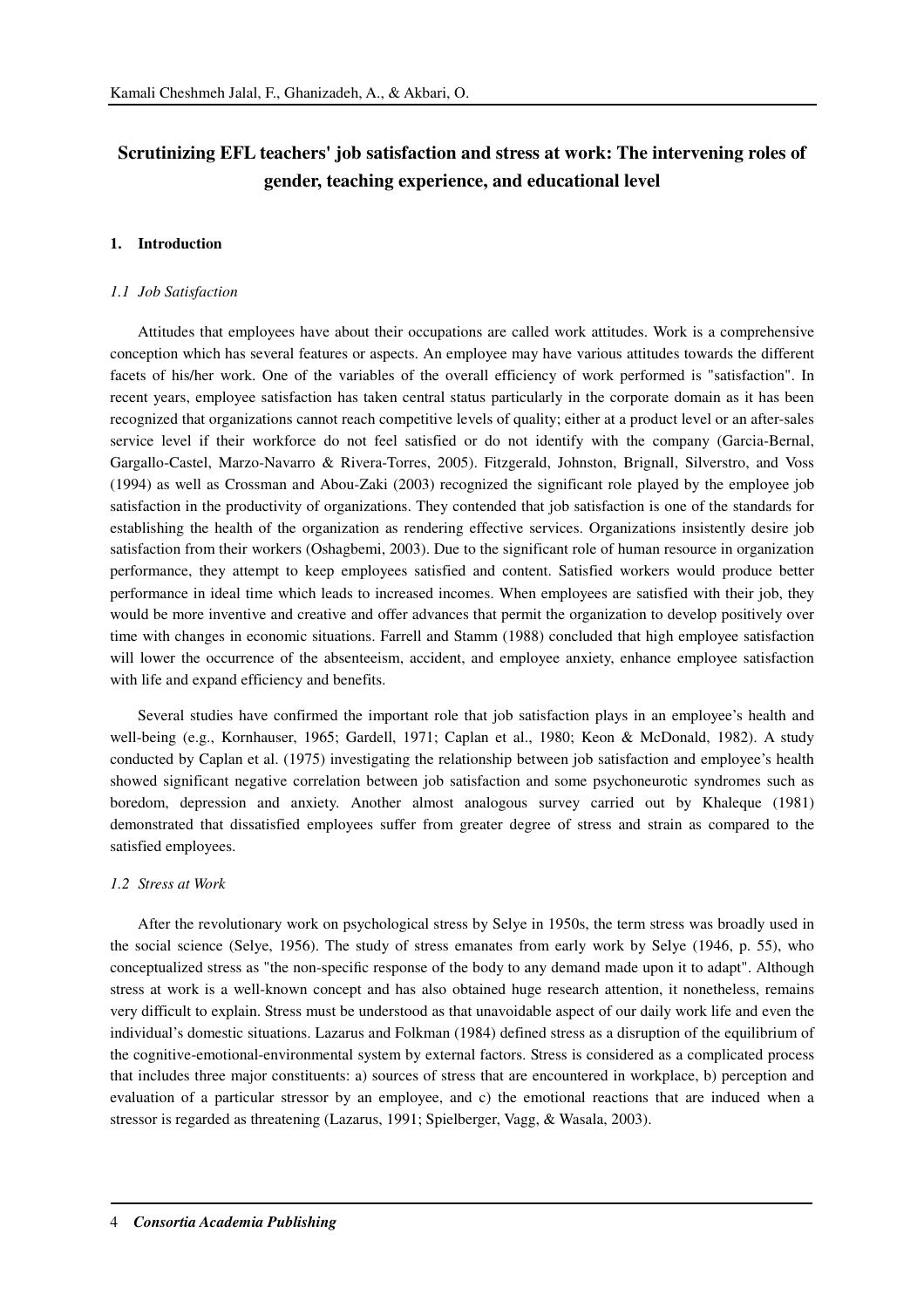## **2. Background and Review of Literature**

#### *2.1 The origin and definitions of Job Satisfaction*

The term "job satisfaction" was brought to public eye by Hoppock (1935) who reviewed preceding research studies on job satisfaction carried out prior to 1933. He defined job satisfaction as "any combination of psychological, physiological and environmental circumstances that cause an individual to say honestly, I am satisfied with my job"(Hoppock, 1935, p. 47). Such a definition shows the diversity of variables that have influence on job satisfaction but convey nothing about its nature to us. Vroom in his definition on job satisfaction concentrated on the role of the employee in the workplace and described it as affective orientations on individuals' part toward work roles which they are currently occupying (Vroom, 1964, p. 99).

Satisfaction is configured as the consequence of the relationship between what individuals actually get from work (in terms of pay, status or position, appreciation, etc.) and their expected outcomes. This concept can be characterized as the occasions that lead to a subjective feeling of release, delight, and pleasure which may be stated or expressed by the person who is feeling it, but cannot be seen from the outside by someone else (Mathis, 1997). Abu-Saad and Hendrix (1995) describe job satisfaction as the pleasing sentiments caused by the evaluation of one's career as reaching or facilitating the attainment of one's values. However, it should be noted that according to some job satisfaction theorists, it is a function of a combination of situational features and situational incidences (Quarstein, McAfee & Glassman, 1992).

Churchill, Ford and Walker (1974) explain job satisfaction in the context of all the characteristics of the job itself and of the workplace in which the employees may find rewards, gratification and satisfaction; or on the contrary feelings of failure and/or frustration. Thus, it is plausible to say that employees who are satisfied with their job are likely to be less often absent. Moreover, they tend to make positive contributions and to stay with the organization longer; while a dissatisfied employee may be absent more often, may experience stress that disturbs other colleagues, and perhaps constantly seeking for an occupation. According to Spector (1997), job satisfaction is simply a feeling that individuals have about their job and various features of it. It is the extent to which people like or dislike their professions. This definition was restated by Moorhead and Griffin (2004, p. 99) who said that "Job satisfaction is the extent to which an individual is content or satisfied by his or her job".

#### *2.2 Job Satisfaction in Educational Domain*

In educational realm, several definitions of job satisfaction have been presented with regard to teachers. Taylor and Tashakkori (1995) defined it as the feelings that teachers have about their profession or the mental state ascertained by the extent to which they perceive their occupational needs as being met (Evans, 1997). The existence of a relationship between teachers' job satisfaction and their intent to quit undoubtedly holds true since teachers' job satisfaction has been related to their effectiveness, extra-role manners, burnout, stress, and employment commitment (Caprara, Barbaranelli, Borgogni, & Steca, 2003; Grayson & Alvarez, 2008; Klassen et al., 2009; Shann, 1998; Somech & Drach-Zahavy, 2000; Van der Ploeg & Scholte, 2003). Lester (1982) conceptualized teacher job satisfaction as the degree to which a teacher conceives and values different factors such as assessment, collegiality, accountability and recognition. Woods and Weasmer (2002) believed that when teachers are contented, the degree of attrition is lowered, collegiality is improved, and job performance enhances. According to Zembylas and Papanasta (2004), teacher job satisfaction alludes to a teacher's affective relation to his or her teaching role and is a function of the perceived relationship between what one wants from teaching and what one perceives it is offering to a teacher.

Various studies have shown that a number of variables influence teacher job satisfaction and dissatisfaction. For instance, in a study conducted among 2,000 teachers and school executives in New Zealand and Australia, Dinham and Scott (2000) found that teachers are most satisfied with the internal aspects of their profession (e.g. student success, assisting students to modify their attitudes and behavior, positive relationships with students and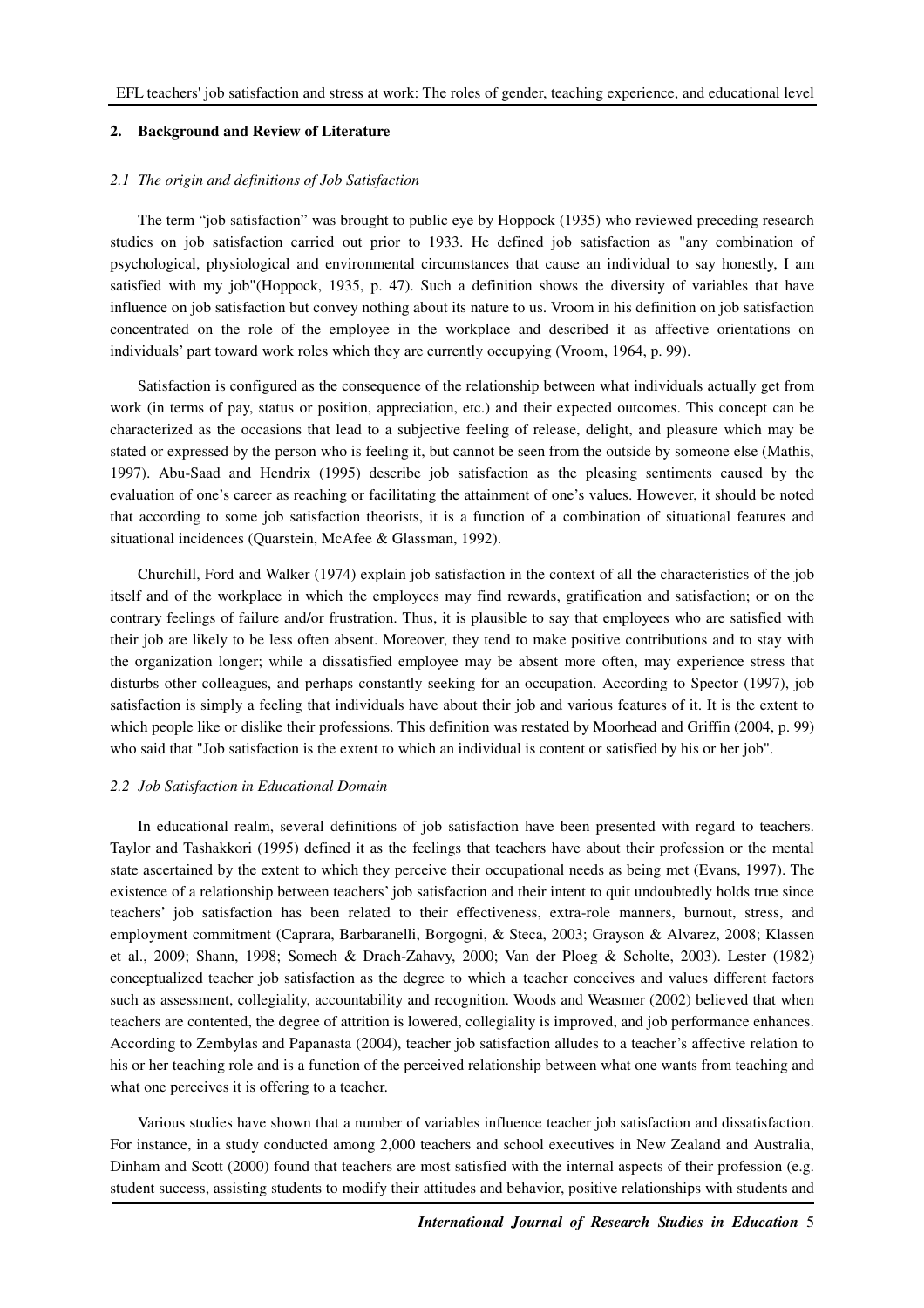others, self-growth, mastery of occupational expertise, sense of collegiality, supportive work environment) and most dissatisfied with their external aspects of their job (e.g. position of teachers, forced instructive modifications over which they have little influence or control).

## *2.3 Research on Teacher Stress*

Over the last decades, teaching has been broadly recognized as a stressful profession. Moreover, Stress is one of the main problems influencing teachers these days all over the world. For instance, Kaplan estimated that as many as 200/000 teachers in the US and through them, 5/000/000 students were affected by stress. Kyriacou and Sutcliffe (1978) found that almost 20% of comprehensive school teachers in England believed teaching is very stressful or extremely stressful. Borg and Riding (1991) reported even higher degree of stress among Maltese teachers, with approximately 34% of Maltese teachers rating their jobs as stressful. Citing the work of Manthei and Gilmore (1996), Kristen Ferguson (2012) claimed that over 26% of intermediate teachers in New Zealand thought that teaching profession was either very or extremely stressful. Kyriacou (2000) contended that the level of teaching stress led to teaching being categorized as one of high stress professions parallel to other stressful jobs like the police, the prison service, air traffic controllers, doctors and nurses.

All types of stressors are regarded as barriers or difficulties perceived by teachers that interfere with or deter the educational process performed to attain learning objectives and which would clarify a high level of teacher-related stress (Schwarzer & Greenglass, 1999; Blasé, 1982). Additionally, various studies have exhibited that stress at work is associated with reduced productivity, absence, employee turnover and impaired employee health and well- being (El Shikieri & Musa, 2012). Thus, due to the problematic role of stress at work, teachers' occupational stress is a highly pertinent domain of study for educational administrators.

## *2.4 The Role of Teachers' Demographic Information*

The role of teachers' demographic information in their job satisfaction and stress at work has been another scope that attracts several researchers. For example, as one of the most significant demographic factors, the relationship between gender and job satisfaction has been examined frequently. However, the yielded results have been contradictory. That is to say, there are no simple conclusions about the differences between males and females and their job satisfaction levels. Some studies reviewed by Herzberg et al. (1957) show that men are more satisfied with their jobs, whereas others indicate that women are more contented. Cano and Miller (1992b), in an investigation of agricultural education teachers in Ohio, explored that the teacher's age, years in present position, total years teaching, and educational level were not significantly related to overall job satisfaction.

Oshagbemi (1999) found that British teachers seem to be generally satisfied with their job in terms of physical conditions or working facilities and supervision but they were not satisfied with their salary and promotion opportunities. Klecker and Loadman (1999) also found that American male elementary school teachers were generally satisfied with all features of their work. In another study, Athanasios Koustelios (2001) examined the relationship between Greek teachers' personal characteristics and their level of job satisfaction. The results revealed that Greek teachers were content with the nature of their job and supervision, whereas they were discontented with salary and opportunities for promotion. The findings also indicated that gender and age were significant predictors of different aspects of job satisfaction.

Age and experience have also been associated with the level of stress that teachers experience in their work because it has often been proposed that the highest levels of stress might be experienced by newcomers to the profession (usually younger or novice teachers). Ameen, Guffey, and Jackson (2002), in an investigation among accounting professors in the United State found that teaching stress is mainly related to position, age and years of experience. Veronica (2011) attributed the variations identified in the level of stress between male and female teachers to their emotional aptitudes since there appears to be individuals' intrinsic resources with a significant role in protection and maintenance of emotional health and coping with the threatening conditions.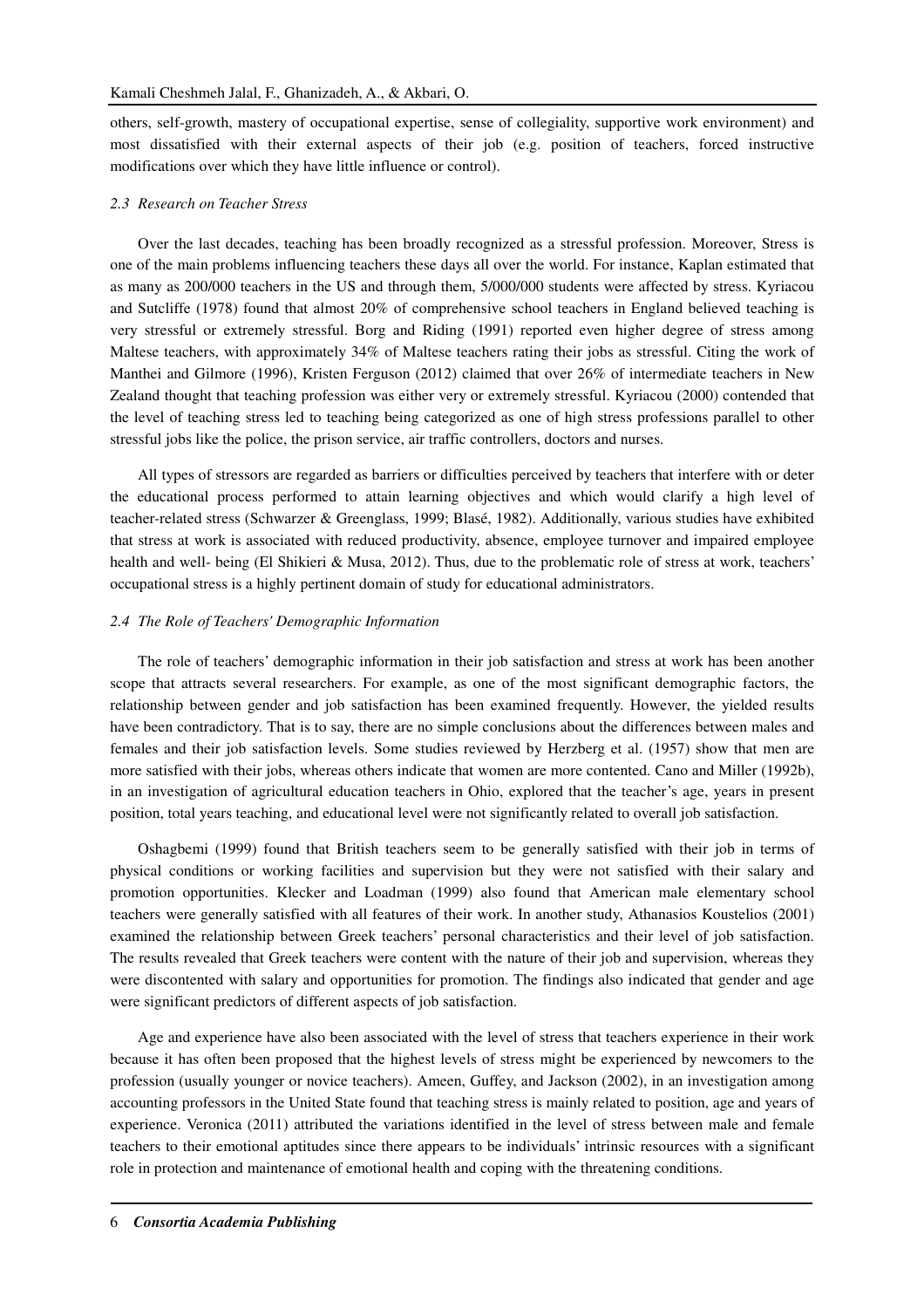#### *2.5 The Purpose of the Study*

Due to the effective role of teacher job satisfaction in the teaching and learning process, it seems crucial to examine the features that relate to its development. The present study hypothesized a relationship between EFL teachers' stress at work and their job satisfaction. To empirically investigate this hypothesis, attempt was made in the current study to explore the role of EFL teachers' stress at work in their job satisfaction. In addition, the mediating roles of teachers' gender, length of teaching experience, and educational level in their job satisfaction and stress at work were examined. To this end, the following research questions were posed and investigated in the present study:

- Does EFL teachers' stress at work play any significant role in their job satisfaction?
- $\triangleright$  Is there any significant relationship between EFL teachers' job satisfaction, stress at work, and their gender?
- $\triangleright$  Is there any significant relationship between EFL teachers' job satisfaction, stress at work, and their years of teaching experience?
- $\triangleright$  Is there any significant relationship between EFL teachers' job satisfaction, stress at work, and their educational level?

## **3. Method**

## *3.1 Participants*

The population for this study comprised 134 EFL teachers teaching English in several private language institutes in Mashhad, a city in northeast of Iran. The profile of teachers was as follows: Out of 134 teachers, 89 were females and 45 were males, their age varied from 19 to 57 years ( $M = 28.19$ ,  $SD = 6.35$ ) with 1 to 33 years of teaching experience (*M*= 5.08, *SD*= 4.62). The majority of participants had majored in different branches of English, i.e., English teaching, English literature, English translation and those teachers who had certificate in majors except English were qualified to teach it. Eleven teachers were PhD candidates, 46 held a master of arts (MA) degree or were MA students, and the rest (77) had a bachelor of arts (BA) degree or were BA students.

#### *3.2 Instruments*

*Job Descriptive Index (JDI)* - To assess teachers' job satisfaction, the researchers utilized the Job Descriptive Index (JDI) with an abridged Job in General Scale (Bowling Green State University, 2009). The JDI and the JIG scale were selected for this research since they are broadly used to measure job satisfaction and they have been displayed to be valid predictors (Balzer et al., 1997; Kinicki et al., 2002).The Job Descriptive Index (JDI) evaluates five important facets of job satisfaction: (1) people on your present job, (2) work on present job, (3) pay, (4) opportunities for promotion, (5) supervision. The Job in General (JIG) scale measures the overall satisfaction (Bowling Green State University, 2002). In the present study, the researchers used the abridged version of the Job Descriptive Index. It has 30 items while the JIG has 8 items, making a total thirty eight. The items of these two scales were short words or phrases (e.g., "fascinating" for work on present job, "underpaid" for pay), and the participants were required to put a (*Y*) beside an item if it described the exact aspect of the career, an (*N*) if the item did not illustrate the aspect and a (?) if they could not decide. Copies of JDI and JIG were taken from the publisher, Bowling Green State University.

*Stress in General Scale -* In order to measure teachers' stress at work in this study, Stress in General Scale (Bowling Green State University, 2009) was chosen. This scale contained 8 items and the teachers were asked to put a (*Y*) beside an item if it described the exact feature of their job, an (*N*) if the item did not represent the aspect, and a (?) if they could not decide.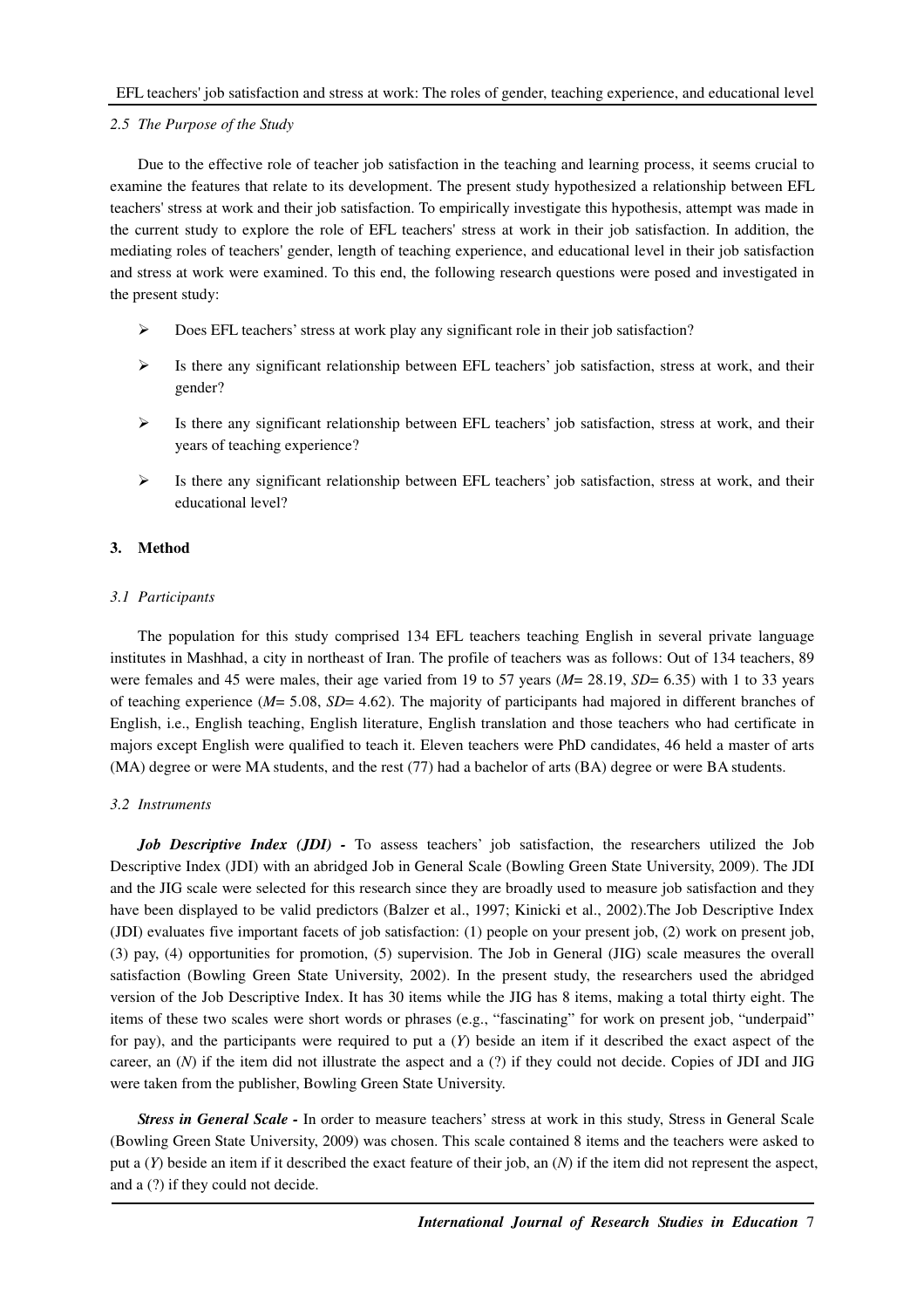#### *3.3 Data Collection*

This study was conducted in several private institutes in Mashhad, a city in northeast Iran, between February 2015 and May 2015. The institutes were selected according to credibility and feasibility criteria, and they were among the most creditable Language Institutes in Mashhad. After a brief explanation of the aim of the research, all participants received *the abridge job in general scale* and *stress in general scale* then completed them at home and delivered to the researchers at the next session. To obtain reliable data, the researchers explained the aim of completing the questionnaires and reassured them that their replies would be kept confidential; furthermore, the participants were required not to write their names on the questionnaires. They were simply asked to write demographic information (e.g., gender, age, teaching experience, and education level). Moreover, some questionnaires in the form of emails were sent to the researchers' colleagues who were teachers in language institutes and they kindly completed them and forwarded to the researchers.

## **4. Results**

Table 1 illustrates descriptive statistics of job satisfaction and its subscales ((People on Your Present Job, Job in General, Work on Present Job, Pay, Opportunities for Promotion, and Supervision). As the table demonstrates, among the six subscales, job in general (JIG) obtains the highest mean (M=16.29, SD=5.54) and pay receives the lowest mean (M=5.37, SD=4.65).

## **Table 1**

|                    | N   | Minimum | Maximum | Mean    | Std. Deviation |
|--------------------|-----|---------|---------|---------|----------------|
| <b>JS</b>          | 134 | 17.00   | 107.00  | 67.6269 | 20.84914       |
| <b>PEOPLE</b>      | 134 | .00     | 20.00   | 12.5522 | 4.55801        |
| <b>JIG</b>         | 134 | 3.00    | 24.00   | 16.2910 | 5.54249        |
| <b>WORK</b>        | 134 | .00     | 19.00   | 12.2836 | 4.44619        |
| <b>PAY</b>         | 134 | .00     | 20.00   | 5.3731  | 4.65610        |
| <b>OP</b>          | 134 | .00     | 19.00   | 9.2612  | 5.03959        |
| <b>SUP</b>         | 134 | .00     | 18.00   | 11.9030 | 5.07518        |
| Valid N (listwise) | 134 |         |         |         |                |

*Descriptive Statistics of Job Satisfaction and its Subscales* 

Table 2 summarizes descriptive statistics of stress at work. As the table exhibits, the mean and standard deviation equal 14.27 and 5.53 respectively.

## **Table 2**

| <i>Descriptive Statistics of Stress at Work</i> |     |         |         |         |                   |  |  |  |
|-------------------------------------------------|-----|---------|---------|---------|-------------------|--|--|--|
|                                                 | N   | Minimum | Maximum | Mean    | Std.<br>Deviation |  |  |  |
| Stress at Work                                  | 134 | L.OO    | 24.00   | 14.2761 | 5.53511           |  |  |  |
| Valid N (listwise)                              | 134 |         |         |         |                   |  |  |  |

Table 3 demonstrates the results of correlation between the subscales of job satisfaction and stress at work. As the table demonstrates, the highest negative correlation were obtained between stress at work and  $Pay(r =$ -0.378, *p* < 0.05), Job in general (*r* = -0.345, *p* < 0.05), People on your present job (*r* = -0.341, *p* < 0.05), and Supervision (*r* = -0.339, *p* < 0.05).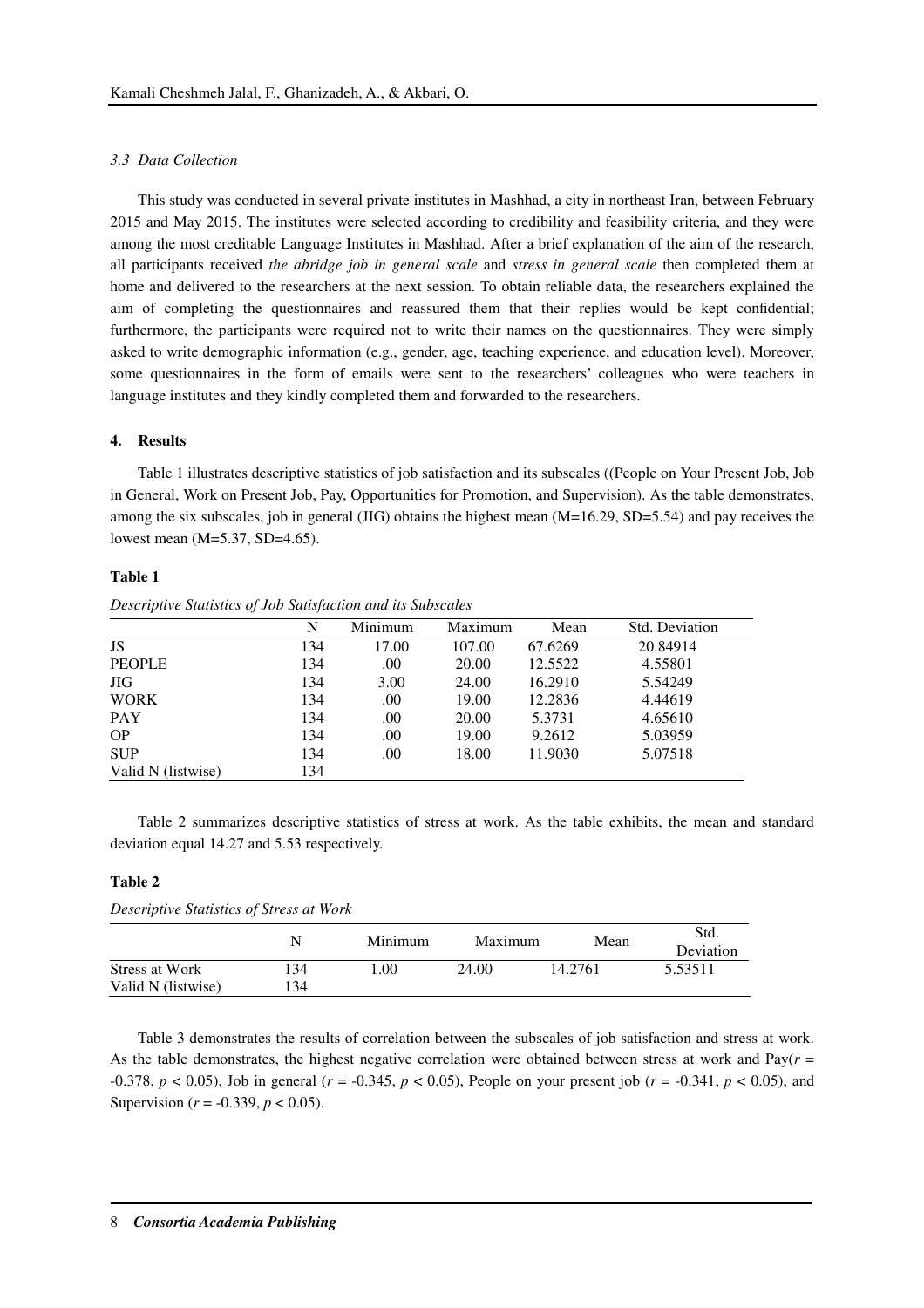## **Table 3**

|                  | Stress at Work |
|------------------|----------------|
| 1. People        | $-.341**$      |
| $2. \text{ JIG}$ | $-.345**$      |
| 3. Work          | $-.260**$      |
| 4. Pay           | $-.378**$      |
| 5. Op            | $-.285**$      |
| 6. Sup           | $-.339**$      |

*The Results of Correlation between Subscales of Job Satisfaction and Stress at Work* 

*Note*. \*\*Correlation is significant at the level of 0.05

To delve more into EFL teachers' job satisfaction and stress at work, the association of job satisfaction and its comprising factors as well as stress at work with teachers' demographic variables such as, gender and educational level was estimated.

The following table (Table 4) shows the descriptive statistics of job satisfaction across male and female teachers: 0) male, 1) female.

## **Table 4**

*Descriptive Statistics of Job Satisfaction across Male and Female Teachers* 

|               | <b>GENDER</b> | N  | Mean    | Std. Deviation | Std. Error Mean |
|---------------|---------------|----|---------|----------------|-----------------|
| JS            | .00           | 45 | 70.8444 | 23.96110       | 3.57191         |
|               | 1.00          | 89 | 66.0000 | 19.02451       | 2.01659         |
|               | .00           | 45 | 12.8444 | 4.99070        | .74397          |
| <b>PEOPLE</b> | 1.00          | 89 | 12.4045 | 4.34511        | .46058          |
| <b>JIG</b>    | .00           | 45 | 16.0222 | 4.86868        | .72578          |
|               | 1.00          | 89 | 16.4270 | 5.87539        | .62279          |
|               | .00           | 45 | 12.6000 | 4.84017        | .72153          |
| <b>WORK</b>   | 1.00          | 89 | 12.1236 | 4.25286        | .45080          |
| <b>PAY</b>    | .00           | 45 | 6.7111  | 4.88794        | .72865          |
|               | 1.00          | 89 | 4.6966  | 4.40920        | .46737          |
| <b>OP</b>     | .00           | 45 | 10.2222 | 5.47261        | .81581          |
|               | 1.00          | 89 | 8.7753  | 4.76434        | .50502          |
| <b>SUP</b>    | .00           | 45 | 12.4444 | 4.95230        | .73824          |
|               | 1.00          | 89 | 11.6292 | 5.14203        | .54505          |

As the table indicates, there are some differences in the mean scores of job satisfaction and all its subscales. To see if these observed differences are statistically significant, independent-samples *t*- test among the participants of the two groups were run. Table 5 represents the results of *t*-test.

## **Table 5**

*Independent-Samples T-Test Displaying the Results of Gender Differences in Job Satisfaction* 

|               |         | df  | Sig. (2-tailed) | Mean Difference | Std. Error<br>Difference |
|---------------|---------|-----|-----------------|-----------------|--------------------------|
| JS            | 1.273   | 132 | .205            | 4.84444         | 3.80476                  |
| <b>PEOPLE</b> | .526    | 132 | .600            | .43995          | .83601                   |
| <b>JIG</b>    | $-.398$ | 132 | .691            | $-.40474$       | 1.01703                  |
| <b>WORK</b>   | .584    | 132 | .560            | .47640          | .81530                   |
| <b>PAY</b>    | 2.408   | 132 | .017            | 2.01448         | .83672                   |
| <b>OP</b>     | 1.578   | 132 | .117            | 1.44694         | .91669                   |
| <b>SUP</b>    | .877    | 132 | .382            | .81523          | .92913                   |

As can be seen, there are no significant differences between males and females regarding their job satisfaction and its comparing factors except for PAY as follows:  $PAY(t=2.408, p<0.05)$ . In other words, it seems females are more satisfied with the payment they receive.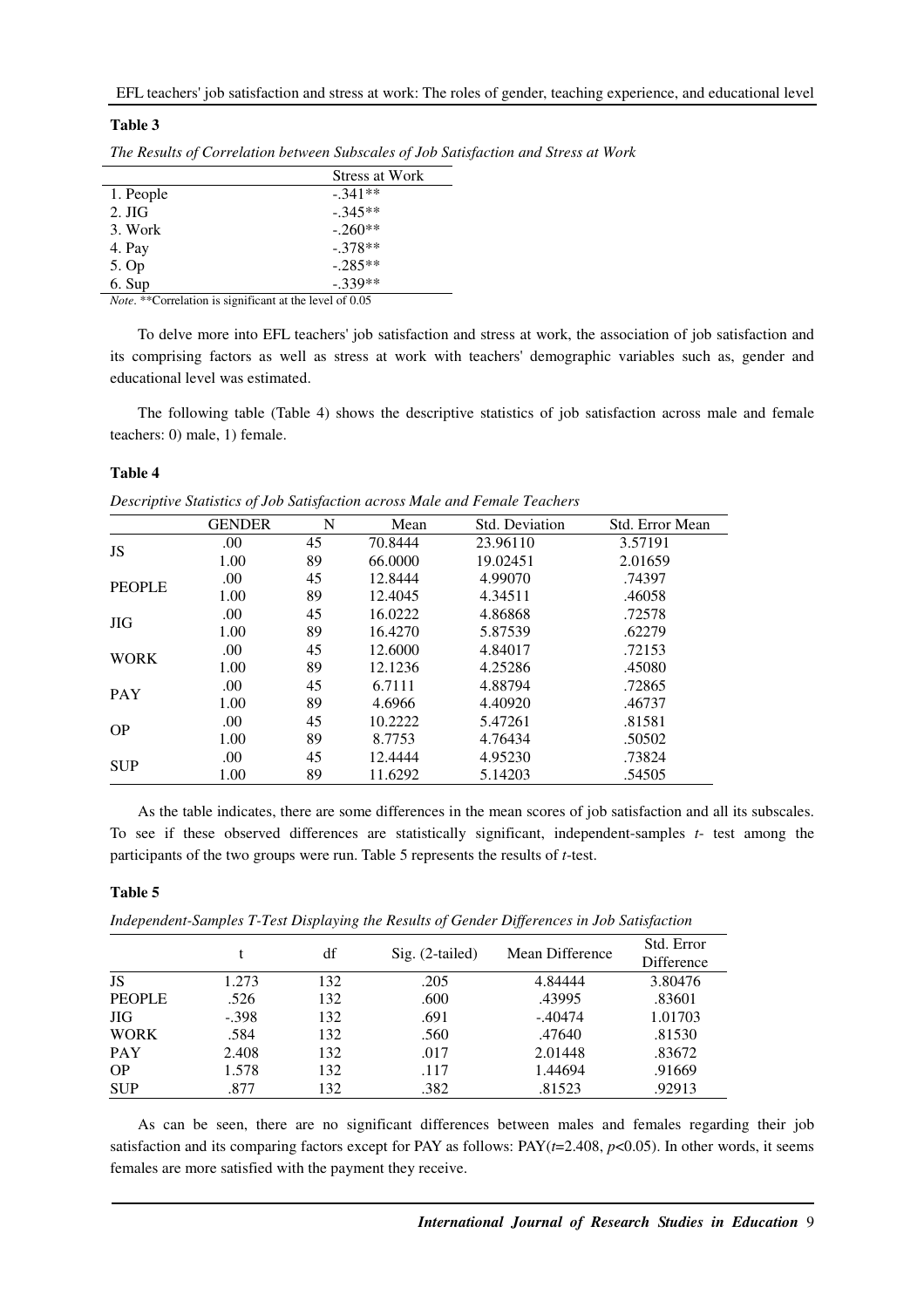Identical analysis was run for the role of gender in stress at work. Table 6 presents the descriptive statistics of stress at work across gender.

## **Table 6**

*Descriptive Statistics of Stress at Work across Male and Female Teachers* 

|           | GENDER |    | Mean    | Std. Deviation | Std. Error Mean |
|-----------|--------|----|---------|----------------|-----------------|
|           | .00    | 45 | 13.9111 | 5.56704        | .82989          |
| <b>SW</b> | .00    | 89 | 14.4607 | 5.54128        | .58737          |

As the table indicates, male and female teachers' scores on stress at work are quite close to each other. To investigate if these slight differences are significant statistically, independent-samples *t*- test among the participants of the two groups were run. Table 7 represents the results of *t*-test.

## **Table 7**

*Independent-Samples T-Test Displaying the Results of Gender Differences in Stress at Work* 

|    |       | df | $Sig. (2-tailed)$ | Mean Difference | Std. Error<br><b>Difference</b> |
|----|-------|----|-------------------|-----------------|---------------------------------|
| SW | -.541 |    | .589              | $-.54956$       | 1.01516                         |
|    |       |    |                   |                 |                                 |

As can be seen, there is no significant difference between males and females regarding their stress at work as follows: SW (*t*= -.541, *p*<0.05).

To examine the association between job satisfaction and teaching experience, multiple Pearson Product-Moment correlation was run. The results are presented in Table 8.

## **Table 8**

*The Results of Correlation between Job Satisfaction and Teaching Experience*

|             | Teaching experience |
|-------------|---------------------|
| JS          | $.352**$            |
| People      | $.179*$             |
| <b>JIG</b>  | $.309**$            |
| <b>WORK</b> | $.271**$            |
| <b>PAY</b>  | $.262**$            |
| OΡ          | $.280**$            |
| <b>SUP</b>  | $.186*$             |
| SW          | $-.297**$           |

*Note*. \*\*Correlation is significant at the level of 0.05

As Table 8 indicates, job satisfaction correlated significantly with teaching experience( $r = 0.35$ ,  $p < .05$ ). Among the components, all correlated significantly and positively with teaching experience except People. In other words, more experienced teachers enjoyed higher levels of job satisfaction. Stress at work, on the other hand, was found to have negative significant correlation with teaching experience: SW ( $r = -0.297$ ,  $p < .05$ ).

To examine the role of educational level in job satisfaction, a one-way ANOVA was applied to the data. The participants were classified into three groups regarding their educational level: 1) the participants who had a BA; 2) the participants who had an MA or were MA students, and 3) the participants who had a PhD or were PhD students. Table 9 presents the results of ANOVA.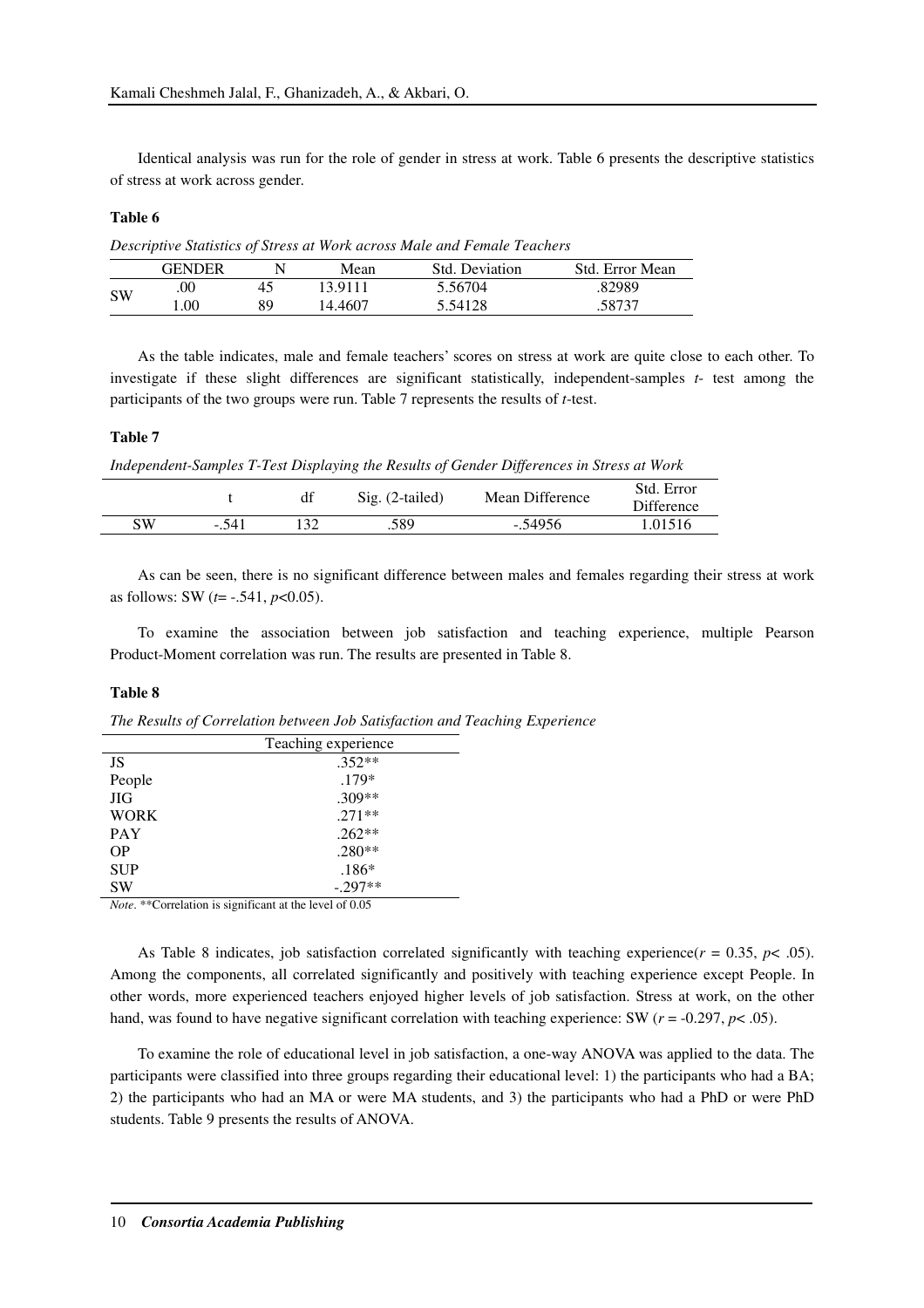EFL teachers' job satisfaction and stress at work: The roles of gender, teaching experience, and educational level

|               |                | Sum of Squares | df             | Mean Square | $\mathbf F$ | Sig. |
|---------------|----------------|----------------|----------------|-------------|-------------|------|
|               | Between Groups | 12883.394      | $\overline{2}$ | 6441.697    | 18.782      | .000 |
| JS            | Within Groups  | 44929.949      | 131            | 342.977     |             |      |
|               | Total          | 57813.343      | 133            |             |             |      |
|               | Between Groups | 211.560        | 2              | 105.780     | 5.431       | .005 |
| <b>PEOPLE</b> | Within Groups  | 2551.575       | 131            | 19.478      |             |      |
|               | Total          | 2763.134       | 133            |             |             |      |
|               | Between Groups | 310.236        | 2              | 155.118     | 5.382       | .006 |
| <b>JIG</b>    | Within Groups  | 3775.413       | 131            | 28.820      |             |      |
|               | Total          | 4085.649       | 133            |             |             |      |
|               | Between Groups | 227.093        | 2              | 113.546     | 6.192       | .003 |
| <b>WORK</b>   | Within Groups  | 2402.131       | 131            | 18.337      |             |      |
|               | Total          | 2629.224       | 133            |             |             |      |
|               | Between Groups | 546.878        | 2              | 273.439     | 15.331      | .000 |
| <b>PAY</b>    | Within Groups  | 2336.465       | 131            | 17.836      |             |      |
|               | Total          | 2883.343       | 133            |             |             |      |
|               | Between Groups | 657.288        | 2              | 328.644     | 15.825      | .000 |
| <b>OP</b>     | Within Groups  | 2720.571       | 131            | 20.768      |             |      |
|               | Total          | 3377.858       | 133            |             |             |      |
|               | Between Groups | 377.593        | 2              | 188.796     | 8.114       | .000 |
| <b>SUP</b>    | Within Groups  | 3048.146       | 131            | 23.268      |             |      |
|               | Total          | 3425.739       | 133            |             |             |      |

|  | The Results of ANOVA for Determining Differences in Job Satisfaction among the Three Groups |  |  |  |  |  |
|--|---------------------------------------------------------------------------------------------|--|--|--|--|--|
|--|---------------------------------------------------------------------------------------------|--|--|--|--|--|

As indicated in Table 9, there are significant differences among the three groups regarding the job satisfaction: JS ( $F = 18.78$ ,  $p < .05$ )*,* and all the subscales: People ( $F = 5.431$ ,  $p < .05$ )*,* JIG ( $F = 5.382$ ,  $p < .05$ )*,* WORK (*F*= 6.192, *p<.*05)*,* PAY (*F*= 15.331, *p<.*05)*,* OP (*F*= 15.852, *p<.*05)*,* and SUP (*F*= 8.114, *p<.*05)*.*In other words, teachers with higher educational degrees tended to exhibit higher levels of job satisfaction.

Identical analysis was performed for probing the role of educational level in stress at work. Table 10 presents the descriptive statistics of stress across educational level. As it can be seen, the mean scores of stress at work across the three groups are different.

## **Table 10**

**Table 9** 

*Descriptive Statistics of Stress at Work among the Three Groups* 

|              |     | Mean    | Std. Deviation | Std. Error | Minimum | Maximum |
|--------------|-----|---------|----------------|------------|---------|---------|
| 1.00(BA)     |     | 15.7792 | 4.66122        | .53119     | 5.00    | 24.00   |
| 2.00 (MA)    | 46  | 13.0217 | 5.99069        | .88328     | 1.00    | 24.00   |
| $3.00$ (PhD) |     | 9.0000  | 5.05964        | 1.52554    | 4.00    | 22.00   |
| Total        | 134 | 14.2761 | 5.53511        | .47816     | l.00    | 24.00   |

To see if these observed differences are significant statistically, a one way ANOVA was applied to data. Table 11 is the ANOVA table examining the role of educational level in stress at work.

## **Table 11**

*The Results of ANOVA for Determining Differences in Stress at Work among the Three Groups* 

|                | Sum of Squares | df  | Mean Square |        | Sig. |
|----------------|----------------|-----|-------------|--------|------|
| Between Groups | 552.559        |     | 276.279     | 10.275 | .000 |
| Within Groups  | 3522.225       |     | 26.887      |        |      |
| Total          | 4074.784       | 133 |             |        |      |

As Table 11 indicates, there are significant differences in stress at work across the three groups of teachers with different educational level ( $F= 10.275$ ,  $p < .05$ ). In other words, as teachers gain higher educational degrees, their stress at work tends to decline.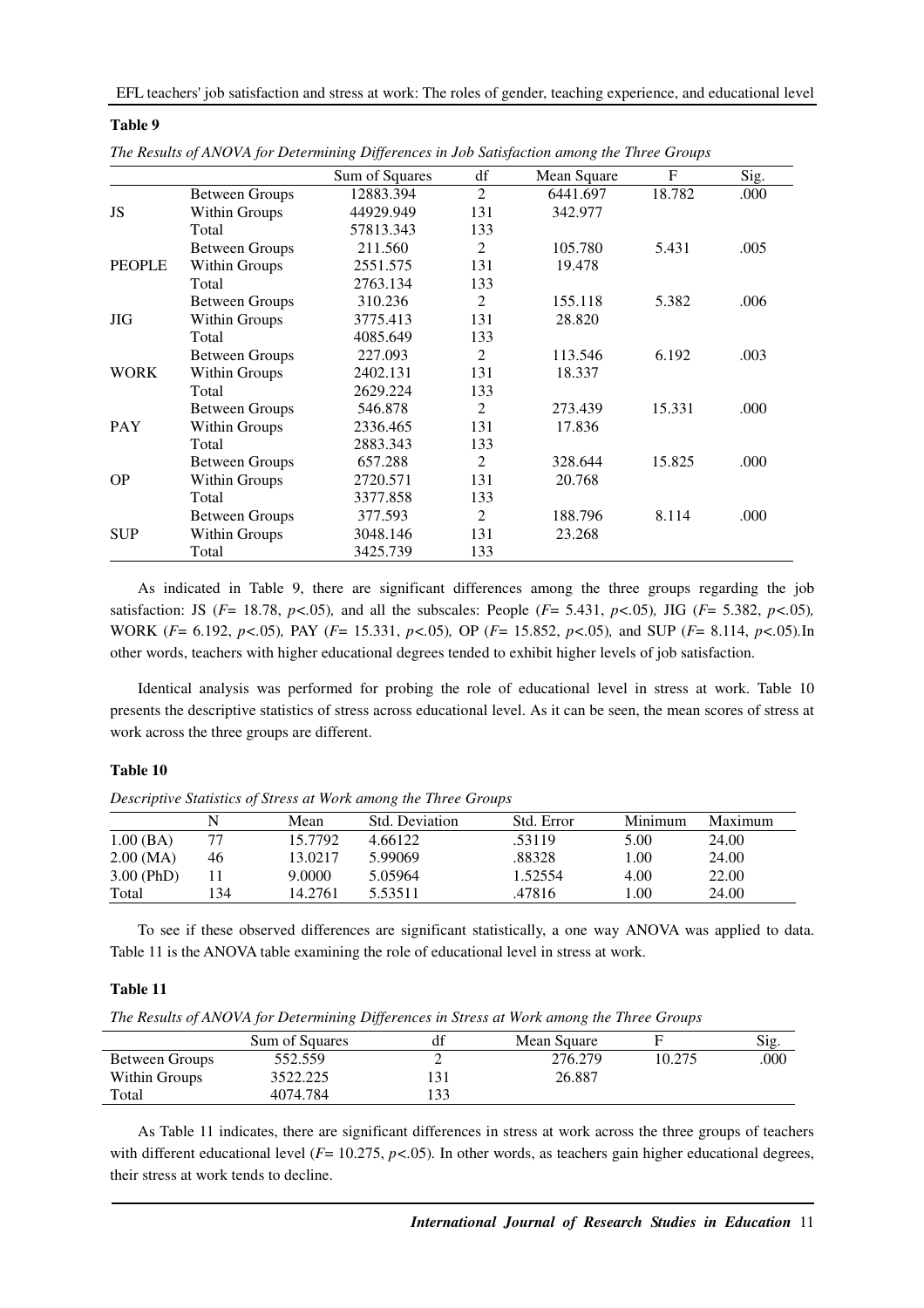## Kamali Cheshmeh Jalal, F., Ghanizadeh, A., & Akbari, O.

The *ANOVA* analysis revealed there is a difference somewhere among the means of three groups regarding stress at work, but the precise location of differences is not clear. To locate the exact place of differences, a *post-hoc* comparison of the means was run. In so doing, a Scheffe's test was utilized. Table 12 displays the results of the Scheffe's test (1: BA, 2: MA, 3: PhD).

## **Table 12**

*The Scheffe's Test for Determining the Location of Difference of stress at Work across the Three Groups* 

| (I) DEGREE | <b>DEGREE</b> | Mean Difference (I-J)   | Std. Error | Sig. |
|------------|---------------|-------------------------|------------|------|
| 1.00       | 2.00          | 2.75748                 | .96628     | .019 |
|            | 3.00          | 6.77922*                | 1.67137    | .000 |
| 2.00       | 1.00          | $-2.75748$ <sup>*</sup> | .96628     | .019 |
|            | 3.00          | 4.02174                 | 1.74034    | .073 |
| 3.00       | 1.00          | $-6.77922$ <sup>*</sup> | 1.67137    | .000 |
|            | 2.00          | $-4.02174$              | 1.74034    | .073 |
|            |               |                         |            |      |

*Note*. \*The mean difference is significant at the 0.05 level

The results of the *post hoc* Scheffe's test revealed that, at the level of 0.05 there were significant differences among all educational levels.

## **5. Discussion**

The current study primarily aimed at exploring the relationship between EFL teachers' stress at work and their job satisfaction. Moreover, the intervening roles of teachers' gender, length of teaching experience, and educational level in job satisfaction and stress at work were examined.

## *Research Question 1*: Does EFL teachers' stress at work play any significant role in their job satisfaction?

This research question sought to find out whether teachers' stress play any significant role in their job satisfaction. Our results confirmed this hypothesis and indicated that teacher stress at work is negatively and significantly associated with job satisfaction. In an investigation in which stress was indicated by the degree of depression and anxiety, Daniel Veronica (2011) aimed to discover the relationship between stress and job satisfaction among Romanian university teachers. In addition to the significant differences among teachers with different types of occupation, he figured out negative correlation between stress and job satisfaction. Therefore, it is plausible to state, stress, which is typically considered as a negative motivational force among educationalists (Schaufeli & Salanova, 2007; Leung & Lee, 2006), causes the teachers experience less satisfaction in their profession.

Identical analysis was performed for the subscales of job satisfaction and stress at work. As the findings indicated, the highest negative correlations were obtained between stress at work and pay and job in general (JIG). Survey data demonstrated that teachers, who believed the amount of salary they got is low, reported higher stress in their job. Likewise, earlier study by Smit (2000, p. 96) acknowledged that "the highest levels of teacher stress were found to be those stemming from lack of rewards and recognition". The relationship between stress at work and job in general was also explored in present study and a negative correlation was found between these two construct. Accordingly, it is logical to believe that teachers who are not generally satisfied with their work have higher degree of stress. Results of this study are compatible with preceding researches. Holdsworth and Cartwright (2003) reported that one of the major sources of stress is job dissatisfaction. The finding of some studies indicated that there is a strong negative relationship between stress at work and job satisfaction (Sweeney & Quirin, 2009; Lambert, Hogan, Elechi, Jiang, Laux, Dupuy, & Morris, 2009). Antoniou et al., (2003) reported that low job satisfaction can be predicted through stress resources, namely occupation demands and excessive work-load.

*Research Question 2*: Is there any significant relationship between EFL teachers' job satisfaction, stress at work, and their gender?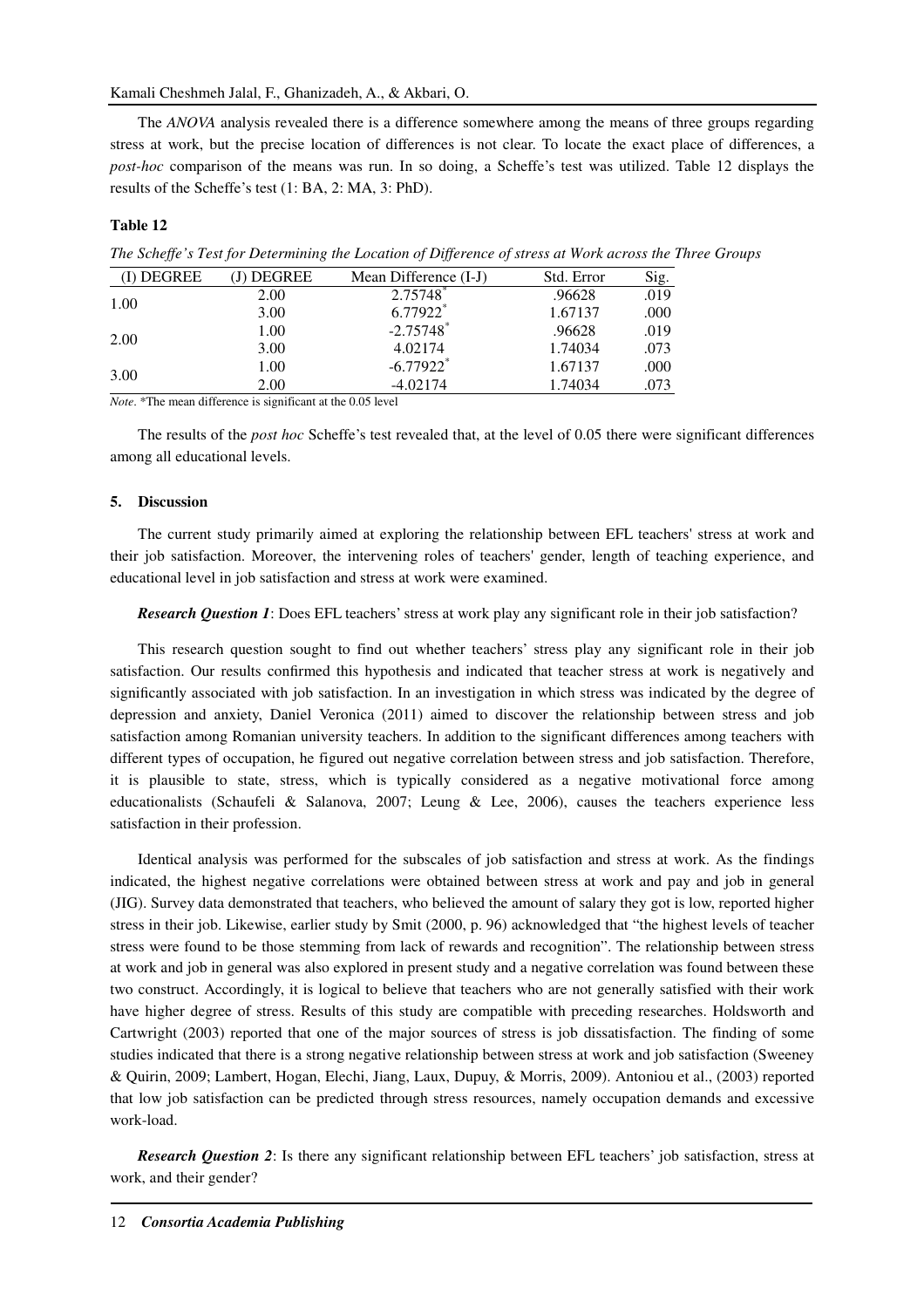This research question aimed to address the relationship between teachers' job satisfaction, stress at work and their gender. The role of gender, as one of the most important demographic factors, and job satisfaction has been investigated frequently. In the present study, the results of *t*-test indicated that there were no significant gender differences regarding in teachers' job satisfaction except for pay. In other words, it appears that females were more satisfied with the salary they received. Our survey data were in line with other prior studies that have shown no significant relationship between employees' gender and job satisfaction (Barbash, 1976; D'Arcy et al., 1984; Murray & Atkinson, 1981; smith et al., 1998; Oshagbemi, 2000).

On the other hand, the results of present study are in contrast with the preceding job satisfaction-related research in that they proved that males were more satisfied than females (Weaver, 1974; Forgionne & Peeters, 1982; Smith & Plant, 1982). The findings of an investigation conducted by Smith et al. (1969) also indicated that women are less satisfied than men. They believed this is because women are typically employed on lower level professions in which they receive lower pay rate and obtain fewer opportunities of promotion. Nevertheless, the results of studies on the relationship between gender difference and job satisfaction have been contradictory. In other words, regarding gender, there are no simple conclusions about the differences between men and women and their job satisfaction levels.

Findings of some investigations proposed that either female are more satisfied with their jobs than males (Sloane & Williams, 1996; Clark, 1997; Kim, 2005) or males to be more content with their jobs than females (Shapiro & Stern, 1975; Weaver, 1974). Herzberg et al. (1957) reported that males are more satisfied and content with their professions, whereas others pointed out that females are more satisfied. Donohue and Heywood (2004) also were not successful in demonstrating gender-related differences in job satisfaction among young American and British employees.

As human being, men and women have much in common with regard to proficiencies and prospects, yet as individuals they are each completely unique. In fact, due to biological, psychological, physiological, and emotional differences, male and female teachers see the threatening conditions in different ways. Hence, the present study carried out identical analysis to explore the role of gender differences in stress at work. The results demonstrated that scores of male and female teachers on stress at work were quite close to each other. Thus, independent samples *t*-test was performed among the participants of the two groups in order to examine whether these slight differences were statistically significant. The data did not illustrate any significant difference between men and women concerning their stress at work. Our results were in contrast with previous studies (i.e., Mishra, 1991; Veronica, 2011).

The findings of these studies revealed that female teachers experienced more stress in their profession as compared to their male counterparts. Veronica (2011) attributed the variations identified in the level of stress between male and female teachers to their emotional aptitudes since there appears to be individuals' intrinsic resources with a significant role in protection and maintenance of emotional health and coping with the threatening conditions. As stated above, our results were not in consistent with preceding studies and the main reason for this contradiction can be ascribed to the great number of women working in the realm of EFL. Nowadays, the population of females educating EFL in Iranian context considerably exceeds the number of male students, which provides a good basis of confidence to cope with their job in the future.

*Research Question 3*: Is there any significant relationship between EFL teachers' job satisfaction, stress at work, and their years of teaching experience?

With regard to the fifth research question− the relationship between teachers' job satisfaction, stress at work and their years of teaching experience− the data indicated job satisfaction correlated significantly with teaching experience. Moreover, among the subscales of job satisfaction all correlated significantly and positively with teaching experience except people on present job. In other words, the findings of present study confirmed that the more years of experience teachers have, the more satisfied they are with the job. Years of teaching experience may be utilized as an index of a teacher's human capital "a person's cumulative abilities, knowledge, and skill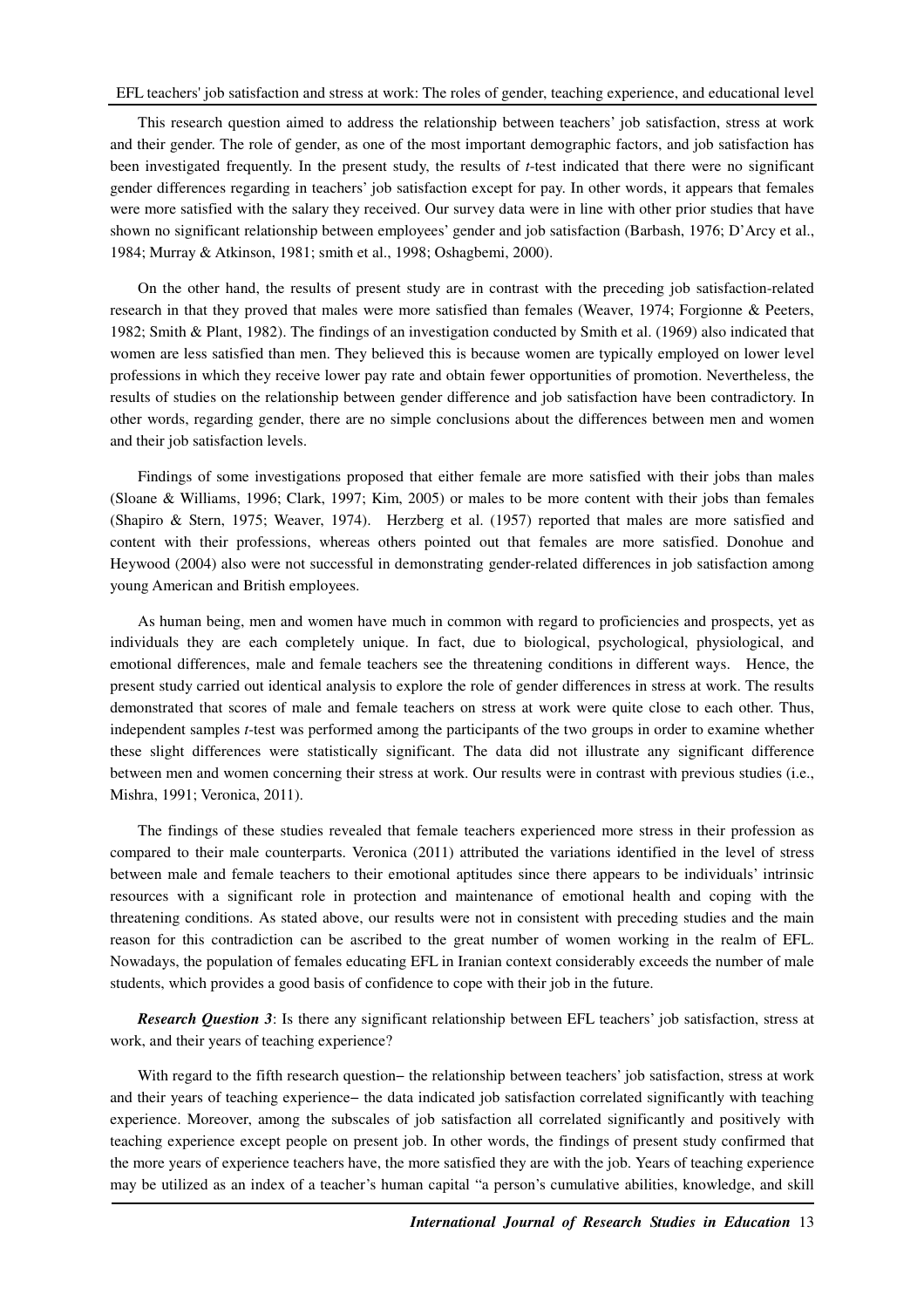developed through formal and informal education and experience" (Pil & Leana, 2009, p. 1103). With regard to the association of teaching experience with teachers' job satisfaction, the research results are less consistent. Findings of our study were in accordance with a number of previous investigations. For instance, Grady (1985) discovered that as the number of years of teaching experience increased, overall job satisfaction increased as well. Moreover, a number of studies have reported no evidence of a significant relationship between teaching experience and satisfaction (e.g., Crossman & Harris, 2006; Green-Reese et al., 1991), whereas others have illustrated that the longer teachers stay in the job, the less satisfied they are (e.g., Van Houtte, 2006; Ma  $\&$ MacMillan, 1999; US Department of Education, 1997; Van der Ploeg & Scholte, 2003).

Years of experience as another important stress related factor in teaching profession plays a prominent role in the level of stress. In the current study, stress at work was indicated to have significant but negative correlation with teaching experience. Therefore, it is plausible to assume that teachers with more years of teaching experience have less stress at their profession. The results of a recent investigation in India revealed that junior university teachers experienced significantly higher level of stress in comparison to senior teachers (Kumar & Deo, 2011). In another similar study conducted by Ameen, Guffey and Jackson (2002) among accounting professors in the United State, it was demonstrated that teaching stress is mainly related to position, age and years of experience. Age and experience have also been associated with the level of stress that teachers experience in their work because it has often been proposed that the highest levels of stress might be experienced by newcomers to the profession (usually younger or novice teachers). Trawers (2003) confirmed that novice teachers feel higher level of stress due to the fact that they have not yet acquired the expertise and knowledge required dealing with the career. A study by Coates and Thoresen (1976) acknowledged that younger and less experienced teachers encountered greater stress comparing their more experienced colleagues from pressures related to discipline, poor promotion prospects and management issues.

*Research Question 4*: Is there any significant relationship between EFL teachers' job satisfaction, stress at work, and their educational level?

Finally, the last research question explored the role of teachers' level of education in their job satisfaction and stress at work. Survey data demonstrated that a higher level of education corresponds to a higher degree of job satisfaction. That is to say, the more educated a teacher is, the higher degrees of job satisfactions/he tends to exhibit. Previous studies have shown similar findings. For example, Berns (1989) found that a teacher's educational level also affected his or her overall job satisfaction level. He stated that a teacher with a master's degree was more satisfied with his or her teaching position than a teacher with only a bachelor's degree. Although, some studies indicated an association between educational level and job satisfaction, research is inconclusive regarding whether or not workers increase or decrease their job satisfaction when they increase their educational level (Herzberg et al., 1957). Even so, some studies did not demonstrate that increasing one's educational level increases his or her level of job satisfaction (Griffin, 1984; Berns, 1989; Andrews, 1990; Bowen et al., 1994).

Similar analysis was conducted to probe the role of educational level in stress at work. The results showed that there were significant variations in stress at work across the three groups of teachers with different levels of education. In other words, as teachers gain higher educational degrees, their stress at work tends to decline. Our findings were compatible with studies by Kyriacou and Sutcliffe (1978) and SitiRohani (1991) in which they proved those teachers with higher academic qualification, such as bachelor or higher, experienced less stress than their coworkers with lower academic qualification, such as diploma. Therefore, from the results of present study, it can be contended that teachers with high educational level set more realistic anticipations which allow them to experience a greater feeling of achievement and lower level of stress in their teaching profession.

#### **6. Conclusion**

Due to the influential role of job satisfaction and stress at work in teaching process, the present study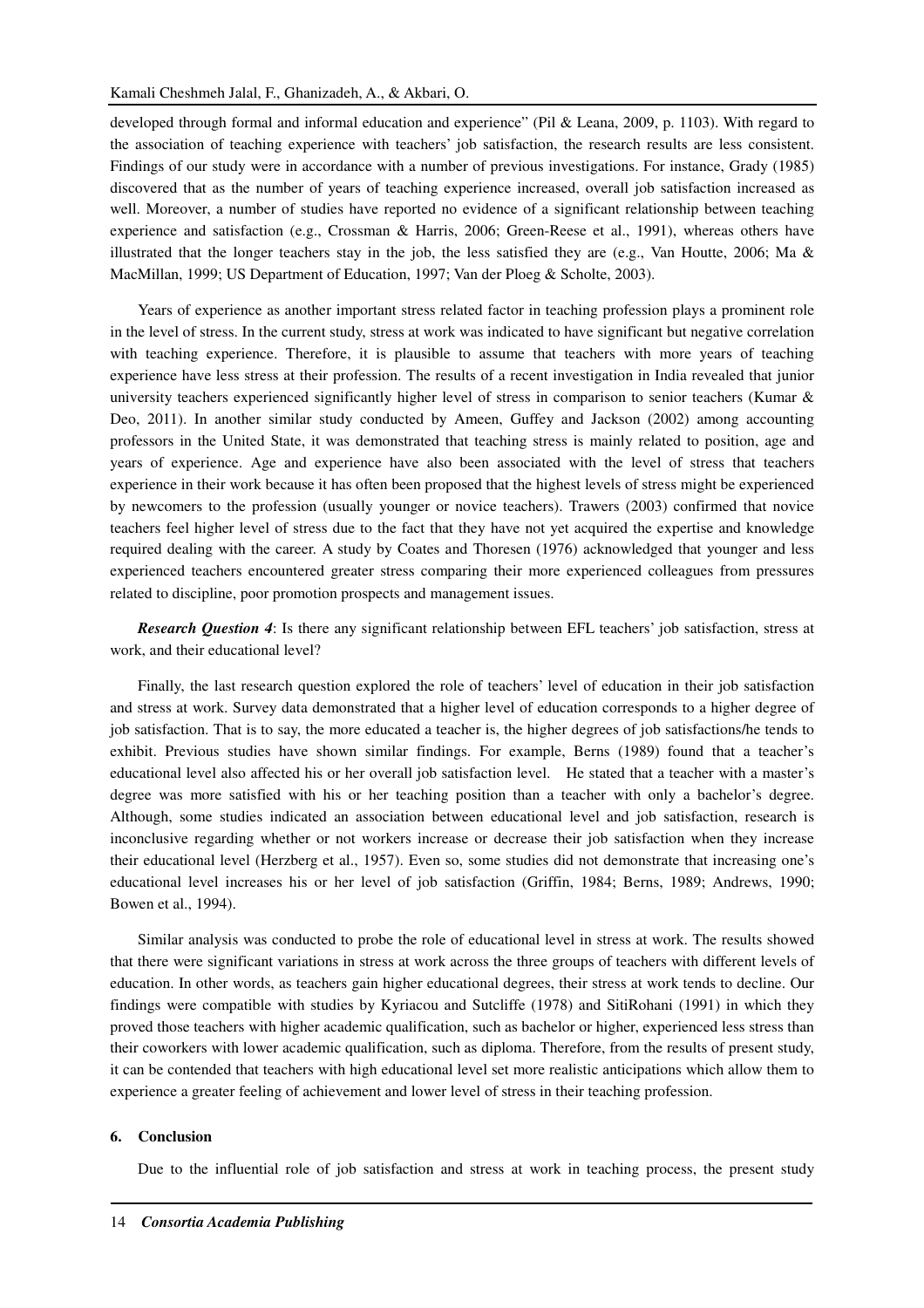EFL teachers' job satisfaction and stress at work: The roles of gender, teaching experience, and educational level

attempted to investigate the role of EFL teachers' stress at work in their job satisfaction. Furthermore, it proposed the requirement to inspect the role of demographic variables such as teachers' gender, teaching experience, and educational level in their job satisfaction and stress at work. Data analysis indicated that teacher stress at work is negatively and significantly associated with job satisfaction. Thus, it is conceivable to state, stress, which is typically considered as a negative motivational force among educationalists (Schaufeli & Salanova, 2007; Leung & Lee, 2006), causes the teachers experience less satisfaction in their profession. Here it must be noted that EFL teachers seem to be even more prone to anxiety since they teach English to students whose native language is not English. EFL teachers deal with two different languages, contexts, and cultures. Cultural inconsistency between the two languages is one of the most important factors that make their profession more demanding. The yielded findings also showed that there were no significant gender differences regarding in teachers' job satisfaction except for pay. In other words, it appears that females were more satisfied with the salary they received.

Additionally, present study carried out identical analysis to explore the role of gender differences in stress at work. The results demonstrated that scores of male and female teachers on stress at work were quite close to each other. The data did not illustrate any significant difference between men and women concerning their stress at work. This can be concluded by the fact that nowadays the population of females educating EFL in Iranian context considerably exceeds the number of male students, which provides a good basis of confidence to deal with their job in the future. The findings of present study also confirmed that the more years of experience teachers have, the more satisfied they are with their job. Moreover, years of experience as another important stress related factor in teaching profession plays a noteworthy role in the level of stress. In the current study, stress at work was explored to have negative but significant correlation with teaching experience. Finally, data analysis demonstrated that a higher level of education corresponds to a higher degree of job satisfaction. In other word, the more educated a teacher is the higher degrees of job satisfactions/he tends to exhibit in his or her profession.

The results also showed that there were significant differences in stress at work across the three groups of teachers with different levels of education. That is to say, as teachers gain higher educational degrees, their stress at work tends to decline. The information derived from this study can have important implications in teacher education domain. Survey data showed that teacher stress negatively influences job satisfaction. Thus, authorities and institute principals are recommended to explore the prevalence of teacher stress and the main sources of stress teachers would face in their profession. They can also provide counseling services and training programs available to teachers who are feeling high levels of stress.

Regarding job satisfaction, institutes are required to consider and improve the work related factors that lead to increased job satisfaction. It is essential to note that the present study is limited in a number of ways. First, this research was conducted only among the EFL teachers in language institutes; thus, the study should be conducted with other samples from official schools and centers in different regions of the country and utilize procedures that confirm a higher degree of randomization and, eventually, more generalizability. Second, in present study, the data about the variables under investigation were largely gathered by means of self-reporting questionnaires and were therefore subject to various biases. In this respect, the study does not differ from previous researches in this field. In any case, further research should use other sources of qualitative approaches such as interviews, case studies, and observations to evaluate teachers' job satisfaction and stress at work. Third, in this investigation, other teachers' demographic information, such as their age, marital status, cultural and socioeconomic background, mastery experience, pedagogical training, contractual status, and major were not controlled and their role on each concept was not considered. Thus, it is recommended that these important factors and their role in teachers' job satisfaction and stress at work investigate in further researches.

## **7. References**

Abu-Saad, I., & Hendrix, V. (1995). Organizational climate and teachers' job satisfaction in a multi-cultural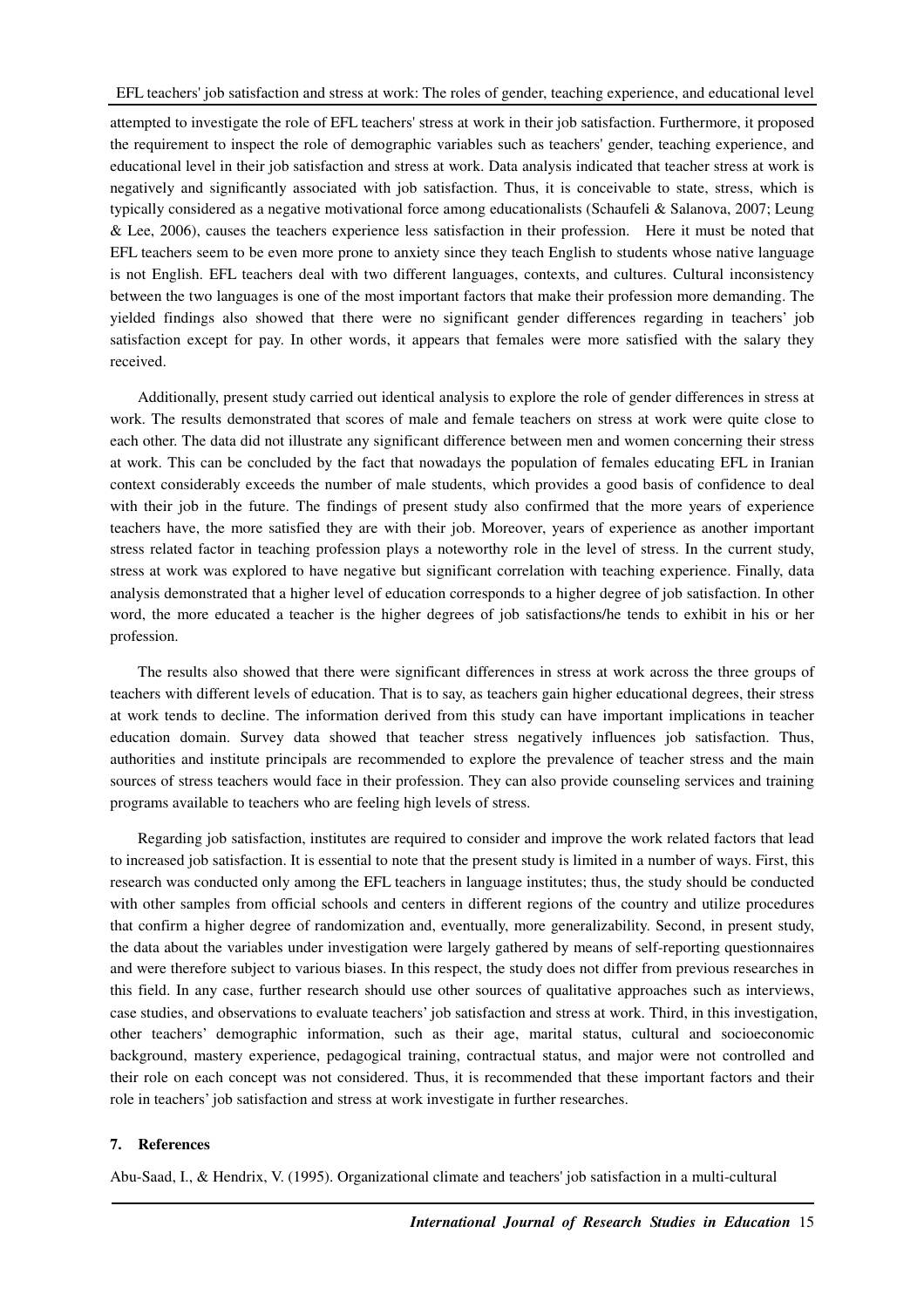milieu: the case of the Bedouin Arab schools in Israel. *International Journal of Educational Development, 15*, 141–153. http://dx.doi.org/10.1016/0738-0593(94)00023-I

- Ameen, E. C., Guffey, D, M., & Jackson, C. (2002). Evidence of teaching anxiety among accounting educators. *Journal of Education for Business, 78*(1), 16-22. http://dx.doi.org/10.1080/08832320209599692
- Balzer, W. K., Kihm, J. A., Smith, P. C., Irwin, J. L., Bachiochi, P. D., Robie, C., Sinar, E. F., & Parra, L. F. (1997). *Users' manual for the job descriptive index and the job in general scales*. Bowling Green, OH: Bowling Green State University.
- Barbash, J. (1976). *Job satisfaction attitudes surveys*. Paris: Organization for Economic Cooperation and Development.
- Blasé, J. J. (1982). A social-psychological grounded theory of teacher stress and burnout. *Educational Administration Quarterly, 18*(4), 93-113*.* http://dx.doi.org/10.1177/0013161X82018004008
- Cano, J., & Miller, G. (1992). A gender analysis of job satisfaction, job satisfier factors, and job dissatisfier factors of agricultural education teachers. *Journal of Agricultural Education, 33*(3), 40-46. http://dx.doi.org/10.5032/jae.1992.02040
- Caplan, R. D., Cobb, S., & French Jr., J. R. P. (1975). Relationships of cessation of smoking with job stress, personality, and social support. *Journal of Applied Psychology*, *60*, 211-219. http://dx.doi.org/10.1037/h0076471
- Caplan, R. D., Cobb, S., French Jr., J. R. P., Harrison, R. V., & Pinneau Jr., S. R. (1980). *Job demands and worker health: Main effects and occupational differences*. Ann Arbor: Institute for Social Research.
- Caprara, G. V., Barbaranelli, C., Borgogni, L., & Steca, P. (2003). Efficacy beliefs as determinants of teachers' job satisfaction. *Journal of Educational Psychology, 95*, 821-832. http://dx.doi.org/10.1037/0022-0663.95.4.821
- Caprara, G.V., Barbaranelli, C., Steca, P., & Malone, P. S. (2006). Teachers' self-efficacy beliefs as determinants of job satisfaction and students' academic achievement: A study at the school level. *Journal of School Psychology, 44*, 473–490. http://dx.doi.org/10.1016/j.jsp.2006.09.001
- Churchill, G. A., Ford, N. M., & Walker, O. C. (1974). Measuring the job satisfaction of industrial salesmen. *Journal of Marketing Research, 11*, 323-332. http://dx.doi.org/10.2307/3151140
- Clark, A. E. (1997). Job satisfaction and gender: why are women so happy at work? *Labour economics, 4*(4), 341-372. http://dx.doi.org/10.1016/S0927-5371(97)00010-9
- Coates, T., & Thoresen, C. (1976). Teacher anxiety: A review with recommendations. *Review of Educational Research, 46*(2), 159-184. http://dx.doi.org/10.3102/00346543046002159
- Crossman, A., & Harris, P. (2006).Job satisfaction of secondary school teachers. *Educational Management Administration & Leadership*, *34*, 29-46. http://dx.doi.org/10.1177/1741143206059538
- Crossman, A., & Abou-Zaki, B. (2003) Job satisfaction and employee performance of Lebanese banking staff. *Journal of Managerial Psychology, 18*, 368–376. http://dx.doi.org/10.1108/02683940310473118
- D'Arcy, C., Syrotuik, J., & Siddique, C. (1984). Perceived job attributes, job satisfaction, and psychological distress: a comparison of working men and women. *Human Relations, 37*(8), 603. http://dx.doi.org/10.1177/001872678403700803
- Dinham, S., & Scott, C. (1998).A three domain model of teacher and school executive career satisfaction. *Journal of Educational Administration*, *36*, 362-378. http://dx.doi.org/10.1108/09578239810211545
- Evans, L. (1997). Understanding teacher morale and job satisfaction. *Teaching and Teacher Education*, *13*, 831-845. http://dx.doi.org/10.1016/S0742-051X(97)00027-9
- El Shikieri, A. B., & Musa, H. A. (2012). Factors associated with occupational stress and their effects on organizational performance in a Sudanese university. *Creative Education, 3*(1), 134-144. http://dx.doi.org/10.4236/ce.2012.31022
- Farrell, D., & Stamm, C. L. (1988). Meta-analysis of the correlates of employee absence. *Human Relations, 41*(3), 211-227. http://dx.doi.org/10.1177/001872678804100302
- Ferguson, K., Frost, L., & Hall, D. (2012). Predicting Teacher Anxiety, Depression, and Job Satisfaction. *Journal of Teaching and Learning, 8*(1), 27-42
- Fitzgerald, L., Johnston, R., Brignall, S., Silvestro, R., & Voss, C. (1994). *Performance measurement in service*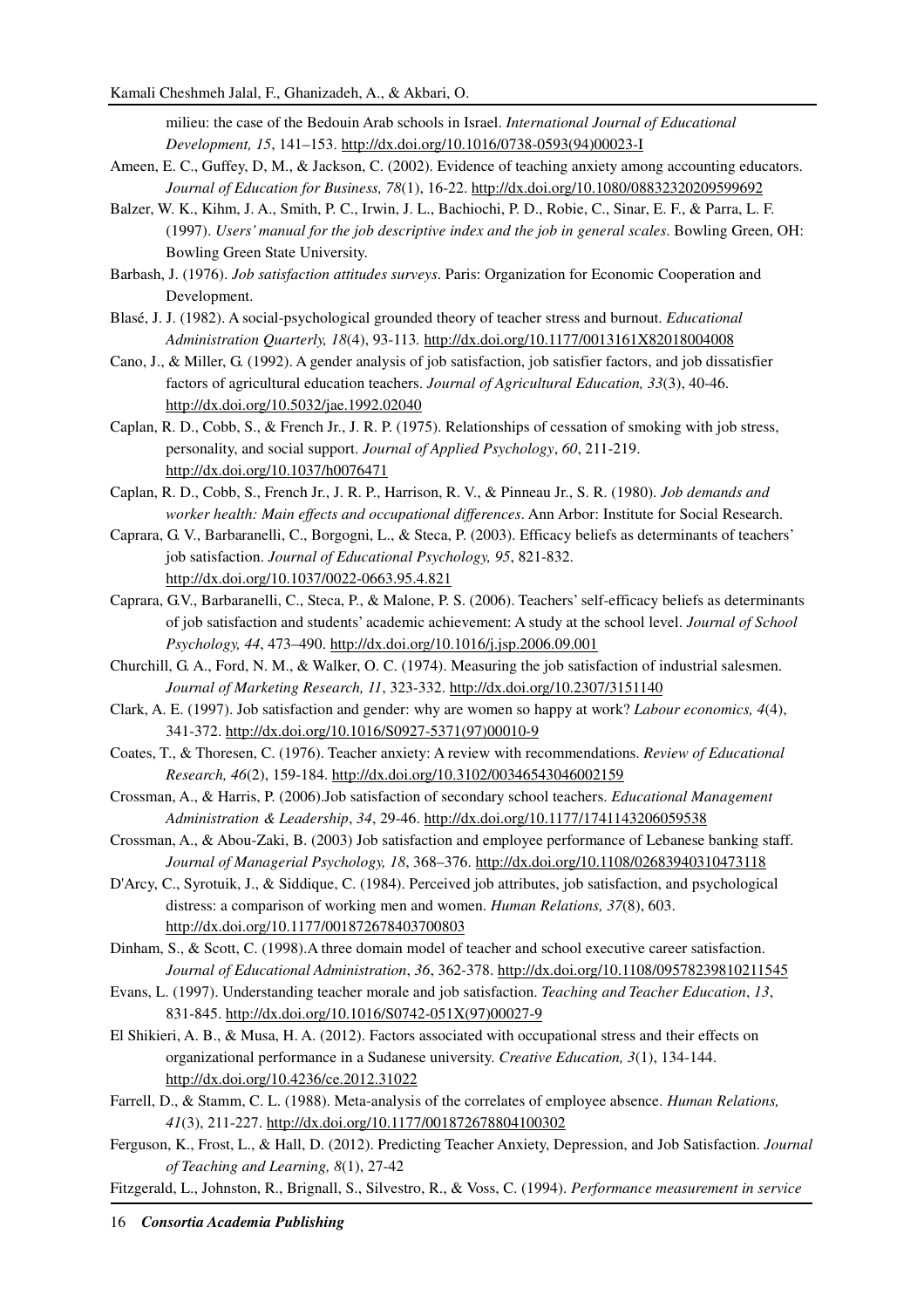*business*. Cambridge: The Chartered Institute of Management Accountants.

- Garcia-Bernal, J., Gargallo-Castel, A., Marzo-Navarro, M., & Rivera-Torres, P., (2005) Job satisfaction: Empirical evidence of gender differences. *Women in Management Review, 20*, 279-288. http://dx.doi.org/10.1108/09649420510599098
- Gardell, B. (1971). Alienation and mental health in the modern industrial environment. In L. Levi (Ed.), *Society, stress and disease* (Vol. 1, pp. 148-180). Oxford: Oxford University Press.
- Grady, T. L. (1985).Job satisfaction of vocational agriculture teachers in Louisiana. *The Journal of the American Association of Teacher Educators in Agriculture, 26*(3), 70-78, 85.
- Grayson, J. L., & Alvarez, H. K. (2008). School climate factors relating to teacher burnout: a mediator model. *Teaching and Teacher Education*, *24*, 1349-1363. http://dx.doi.org/10.1016/j.tate.2007.06.005
- Green-Reese, S., Johnson, D. J., & Campbell, W. A., Jr. (1991). Teacher job satisfaction and teacher job stress: school size, age and teaching experience. *Education*, *112*, 247-252.

Griffen, R.W., & Moorhead, G. (2009).*Organizational behavior* (9<sup>th</sup> Ed.). Boston: South-Western College.

- Herzberg, F.I., Mausner, B., Peterson, R.O., & Capwell, D. R. (1957). *Job attitudes: Review of research and opinion*. Pittsburgh, PA: Psychological Service of Pittsburgh.
- Holdsworth, L., & Cartwright, S. (2003). Empowerment, stress and satisfaction: An exploratory study of a call centre. *Leadership & organization development journal, 24*(3), 131-140. http://dx.doi.org/10.1108/01437730310469552
- Hoppock, R. (1935). *Job satisfaction*, New York: Harper and Brothers.
- Keon, T. L., & McDonald, B. (1982). Job satisfaction and life satisfaction: An empirical evaluation of their interrelationship. *Human Relations*, *35*, 167-180. http://dx.doi.org/10.1177/001872678203500301
- Khaleque, A. (1981). Job satisfaction, perceived effort and heart rate in light industrial work. *Ergonomics*, 24, 735-742. http://dx.doi.org/10.1080/00140138108924895
- Khaleque, A., & Choudhury, N. (1984). Job facets and overall job satisfaction of industrial managers. *Indian journal of industrial relations, 20*(1), 55-64.
- Kim, S. (2005). Gender differences in the job satisfaction of public employees: a study of Seoul Metropolitan Government, Korea. *Sex roles, 52*(9), 667-681. http://dx.doi.org/10.1007/s11199-005-3734-6
- Klassen, R. M., Bong, M., Usher, E. L., Chong, W. H., Huan, V. S., Wong, I. Y. F., et al. (2009). Exploring the validity of a teachers' self-efficacy scale in five countries. *Contemporary Educational Psychology*, *34*, 67-76. http://dx.doi.org/10.1016/j.cedpsych.2008.08.001

Kornhauser, A. (1965). *Mental health of the industrial worker*: A Detroit study. New York: Wiley.

- Koustelios, A. D. (2001). Personal characteristics and job satisfaction of Greek teachers. *International Journal of Educational Management, 15*(7), 354-358. http://dx.doi.org/10.1108/eum0000000005931
- Kyriacou, C. (2000). *Stress-busting for Teachers.* Cheltenham, Stanley Thornes.
- Kyriacou, C., & Sutcliffe, J. (1978). Teacher stress: prevalence, sources, and symptoms. *British Journal of Educational Psychology*, *48*(2), 323-365*.* http://dx.doi.org/10.1111/j.2044-8279.1978.tb02381.x
- Lambert, E. G., Hogan, N. L., Elechi, O. O., Jiang, S., Laux, J. M., Dupuy, P., & Morris, A. (2009). A further examination of antecedents of correctional staff life satisfaction. *The Social Science Journal*, *46*, 689–706. http://dx.doi.org/10.1016/j.soscij.2009.05.004
- Lazarus, R. S., & Folkman, S. (1984). *Stress, appraisal and coping*. New York: Springer-Verlag.
- Lazarus, R. S. (1991). *Psychological stress and the coping process*. New York: McGraw-Hill.
- Leung, D. Y. P., & Lee, W. W. S. (2006).Predicting intention to quit among Chinese teachers: Differential predictability of the components of burnout: Anxiety, Stress and Coping. *Pedagogies*: *An international journal*, *19*, 129–141.
- Manthei, R., & Gilmore, A. (1996).Teacher stress in intermediate schools. *Educational Research, 38*(1), 3-19*.* http://dx.doi.org/10.1080/0013188960380101
- Mathis,L. R., Nica, C. P., & Rusu, C. (1997). Managementul resurse lorumane [*Human Resources Management*]. București: EDP
- Moorhead, G., & Griffin, R.W. (2004). *Organizational Behaviour: Managing people and organizations*. Boston: Houghton Mifflin Co.